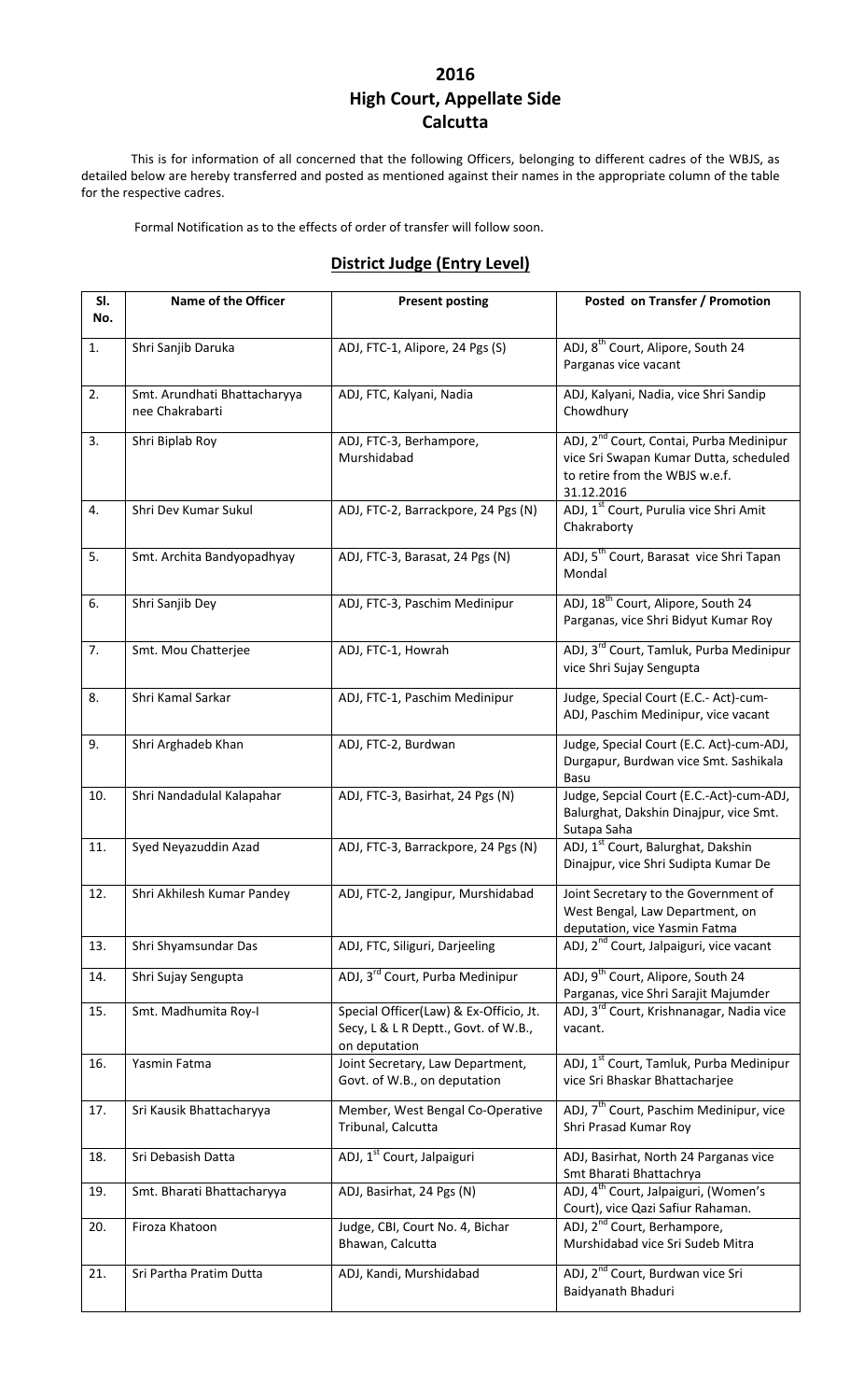| 22. | Sri Sarajit Mazumdar                | ADJ, 9 <sup>th</sup> Court, Alipore, South 24<br>Parganas             | ADJ, 3 <sup>rd</sup> Court, Sadar, Paschim<br>Medinipur, vice Mir Rashid Ali                                                                                            |
|-----|-------------------------------------|-----------------------------------------------------------------------|-------------------------------------------------------------------------------------------------------------------------------------------------------------------------|
| 23. | Sri Sandip Kumar Manna              | ADJ, 17 <sup>th</sup> Court, Alipore, South 24<br>Parganas            | ADJ, Kandi, Murshidabad vice Sri Partha<br>Pratim Dutta                                                                                                                 |
| 24. | Smt. Sutapa Saha                    | Judge, Spl. Court, (E.C. Act)-cum-ADJ,<br>Balurghat, Dakshin Dinajpur | ADJ, 5 <sup>th</sup> Court, Alipore, South 24<br>Parganas, vice Shri Ashutosh Kumar<br>Singh                                                                            |
| 25. | Sri Tapan Kumar Mandal              | ADJ, 5 <sup>th</sup> Court, Barasat, 24 Pgs (N)                       | ADJ, Kalna, Burdwan vice Sri Subhankar<br>Sen                                                                                                                           |
| 26. | Sri Subhankar Sen                   | ADJ, Kalna, Burdwan                                                   | ADJ, 4 <sup>th</sup> Court, Suri, Birbhum vice Sri<br>Subhasis Ghosal                                                                                                   |
| 27. | Sri Subhasish Ghoshal               | ADJ, 4 <sup>th</sup> Court, Suri, Birbhum                             | ADJ, 17 <sup>th</sup> Court, Alipore vice Sri Sandip<br>Kumar Manna                                                                                                     |
| 28. | Sri Prasad Kumar Roy                | ADJ, 7 <sup>th</sup> Court, Sadar, Paschim<br>Medinipur               | Judge, Bench-IV, City Civil Court vice<br>vacant                                                                                                                        |
| 29. | Mir Rashid Ali                      | ADJ, 3 <sup>rd</sup> Court, Sadar, Paschim<br>Medinipur               | ADJ, 2 <sup>nd</sup> Court, Barrackpore, North 24<br>Parganas, vice Shri Pradip Banerjee                                                                                |
| 30. | Sri Sanjay Kumar Das                | ADJ, 2 <sup>nd</sup> Court, Katwa, Burdwan                            | Judge, CBI Court No. 2, Alipore, South<br>24-Parganas, on deputation (newly<br>created court)                                                                           |
| 31. | Indrilla Mukhopadhyay (Mitra)       | ADJ, 1 <sup>st</sup> Court, Bongaon, North 24<br>Parganas             | ADJ, 1 <sup>st</sup> Court, Serampore, Hooghly vice<br>Sri Raja Chatterjee                                                                                              |
| 32. | Sri Sandip Chowdhury                | ADJ, Kalyani, Nadia                                                   | ADJ, 2 <sup>nd</sup> Court, Katwa, Burdwan vice Sri<br>Sanjoy Kumar Das                                                                                                 |
| 33. | Sri Bidyut Kumar Roy                | ADJ, 18 <sup>th</sup> Court, Alipore, South 24<br>Parganas            | ADJ, 1st Court, Bongaon, North 24<br>Parganas vice Smt Indrila<br>Mukhopadhyay Mitra                                                                                    |
| 34. | Sri Ashutosh Kumar Singh            | ADJ, 5 <sup>th</sup> Court, Alipore, South 24<br>Parganas             | ADJ, Kurseong, Darjeeling vice Sri<br>Santanu Jha                                                                                                                       |
| 35. | Sri Santanu Jha                     | ADJ, Kurseong, Darjeeling,                                            | ADJ, 2 <sup>nd</sup> Court, Siliguri, Darjeeling vice<br>Smt Chandrani Mukherjee (Banerjee)                                                                             |
| 36. | Sri Somesh Chandra Pal              | Judge, 3rd CBI Special Court,<br>Bankshall Court, on deputation       | ADJ, 1 <sup>st</sup> Court, Suri, Birbhum vice vacant                                                                                                                   |
| 37. | Sri Ashis Kumar Senapati            | Registrar, National Green Tribunal,<br>on deputation                  | ADJ, 1 <sup>st</sup> Court, Barrackpore, North 24<br>Parganas, vice Shri Partha Lahiri                                                                                  |
| 38. | Smt. Sashikala Basu                 | Judge, Special Court (E.C.- Act)-cum-<br>ADJ, Durgapur, Burdwan       | Judge, 4 <sup>th</sup> Industrial Tribunal, Kolkata,<br>on deputation vice Shri Amalendu<br>Bhowmik                                                                     |
| 39. | Shri Amalendu Bhowmik               | Judge, 4 <sup>th</sup> Industrial Tribunal,<br>Kolkata, on deputation | ADJ, 1 <sup>st</sup> Court, Durgapur, Burdwan, vice<br>vacant last presided over by Sri Prasun<br>Kumar Bhattacharya                                                    |
| 40. | Shri Partha Sarathi Chatterjee.     | District & Sessions Judge, Cooch<br>Behar                             | Registrar, National Green Tribunal, on<br>deputation, vice Shri Ashis Kumar<br>Senapati.                                                                                |
| 41. | Sri Ajoy Kumar Gupta                | District & Sessions Judge, Dakshin<br>Dinajpur                        | Member Secretary, State Legal Services,<br>Authority, Kolkata, on deputation vice<br>Shri Abhijit Som                                                                   |
| 42. | Shri Sandip Kumar Roy<br>Chowdhuri. | District & Sessions Judge, Uttar<br>Dinajpur                          | Special Officer(Law) & Ex-Officio Joint<br>Secretary to the Government of West<br>Bengal, Land & Land Reforms<br>Department, on deputation vice Smt.<br>Madhumita Roy-I |
| 43. | Sri Ashutosh Kar                    | District & Sessions Judge, Paschim<br>Medinipur                       | Member, West Bengal Cooperative<br>Tribunal, on deputation, vice Sri Kaushik<br>Bhattacharya                                                                            |
| 44. | Shri Sanjit Majumder                | Registrar, West Bengal Taxation<br>Tribunal, Kolkata, on deputation   | District & Sessions Judge, Paschim<br>Medinipur, vice Shri Ashutosh Kar                                                                                                 |
| 45. | Shri Partha Lahiri                  | ADJ, 1 <sup>st</sup> Court, Barrackpore, North 24<br>Parganas         | District & Sessions Judge, Hooghly, vice<br>Shri Bibek Chaudhuri                                                                                                        |
| 46. | Sri Sudipta Kumar De                | ADJ, 1 <sup>st</sup> Court, Balurghat, Dakshin<br>Dinajpur            | Judge, ESI Court, Calcutta, on<br>deputation vice Shri Jaladhar Mondal.                                                                                                 |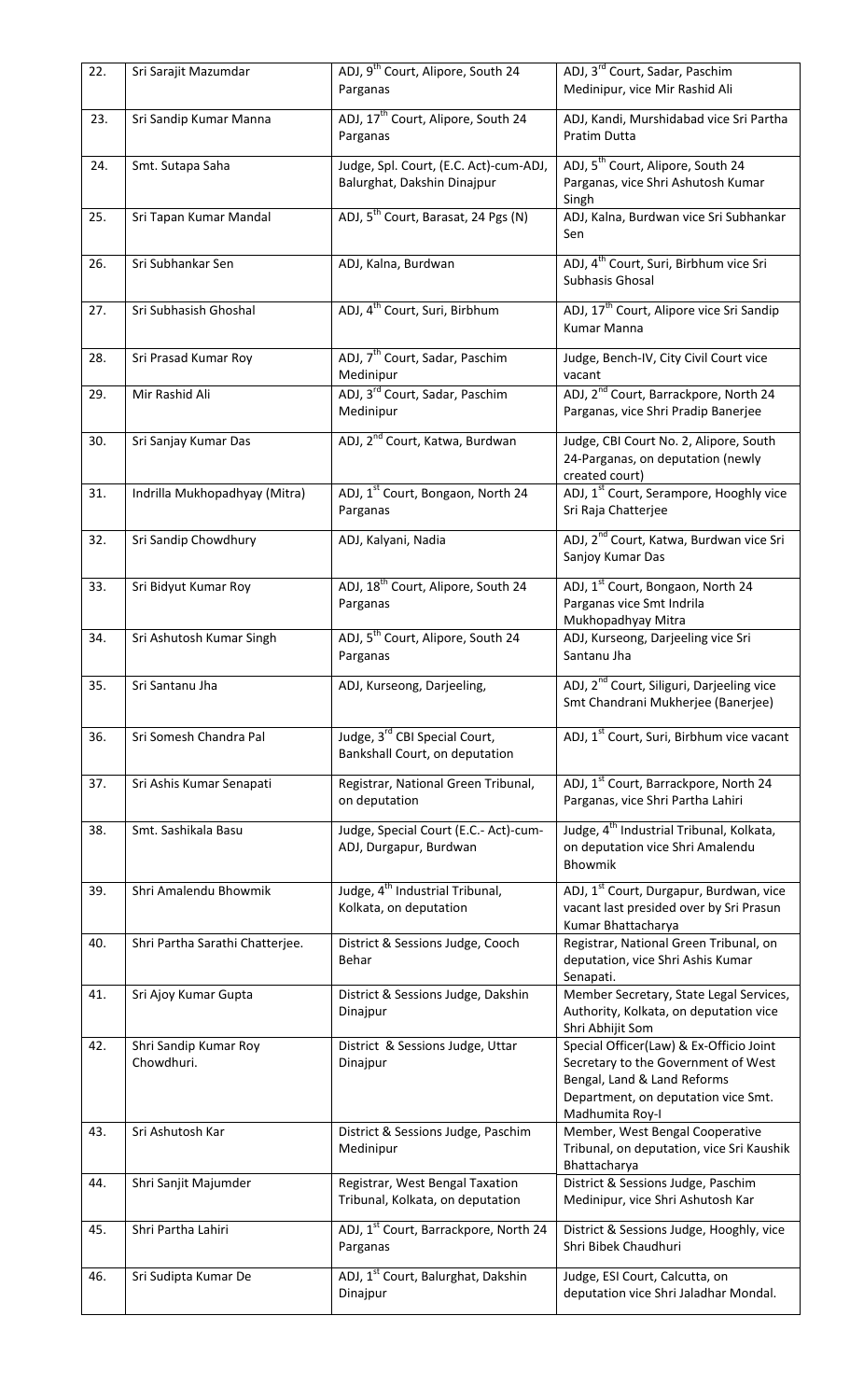| 47. | Shri Bhaskar Bhattacharya                                                                                        | ADJ, 1 <sup>st</sup> Court, Tamluk, Purba<br>Medinipur                                                                              | Registrar, West Bengal Taxation<br>Tribunal, on deputation vice Shri Sanjit<br>Majumder                                                                                 |  |  |
|-----|------------------------------------------------------------------------------------------------------------------|-------------------------------------------------------------------------------------------------------------------------------------|-------------------------------------------------------------------------------------------------------------------------------------------------------------------------|--|--|
| 48. | Shri Biswaroop Chowdhury                                                                                         | Judge, Bench-VI, City Civil Court,<br>Calcutta                                                                                      | Judge, 4 <sup>th</sup> Special Court, Calcutta, on<br>deputation, vice vacant                                                                                           |  |  |
| 49. | Sri Amit Chakraborty                                                                                             | ADJ, 1 <sup>st</sup> Court, Purulia                                                                                                 | Judge, Bench-VI, City Civil Court,<br>Calcutta, vice Shri Biswaroop<br>Chowdhury                                                                                        |  |  |
| 50. | Smt. Chandrani Mukherjee<br>(Banerjee)                                                                           | ADJ, 2 <sup>nd</sup> Court, Siliguri, Darjeeling                                                                                    | Judge, Bench-XII, City Civil Court,<br>Calcutta, vice vacant                                                                                                            |  |  |
| 51. | Shri Abhijit Som                                                                                                 | Member Secretary, SLSA, Calcutta,<br>on deputation                                                                                  | Judge, Bench-XIII, City Civil Court,<br>Calcutta, vice Syed Nurul Hossain                                                                                               |  |  |
| 52. | Shri Kesang Doma Bhutia                                                                                          | Judge, 9 <sup>th</sup> Industrial Tribunal,<br>Durgapur, Burdwan, cum<br>Commissioner, Workmens'<br>Compensation, Durgapur, Burdwan | District & Sessions Judge, Bankura, vice<br>Shri Sudip Niyogi.                                                                                                          |  |  |
| 53. | Syed Nurul Hossain                                                                                               | Judge, Bench-XIII, City Civil Court,<br>Calcutta                                                                                    | Judge, 9 <sup>th</sup> Industrial Tribunal, Durgapur-<br>cum-Commissioner, Workmens'<br>compensation, Durgapur, Burdwan, on<br>deputation, vice Smt. Kesang Doma Bhutia |  |  |
| 54. | Shri Ajoy Kumar Mukherjee                                                                                        | Additional Director, WBJA, Saltlake,<br>Calcutta                                                                                    | ADJ, Re-designated Court, Paschim<br>Medinipur, vice Shri Santanu<br>Mukhopadhyay                                                                                       |  |  |
| 55. | Shri Santanu Mukhopadhyay                                                                                        | ADJ, Re-designated Court, Paschim<br>Medinipur                                                                                      | Judge, CBI Court No. 4, City Sessions<br>Court, Calcutta vice Firoza Khatoon                                                                                            |  |  |
| 56. | Shri Rajib Saha                                                                                                  | Judge, Bench-III, City Civil Court,<br>Calcutta                                                                                     | ADJ, 3 <sup>rd</sup> Court, Jalpaiguri, vice Shri<br>Samiran Dutta                                                                                                      |  |  |
| 57. | Shri Pulak Kumar Tewari                                                                                          | Judge, Special Court (E.C.- Act)-cum-<br>ADJ, Chinsurah, Hooghly                                                                    | ADJ, 1st Court, Jalpaiguri vice Sri Debasis<br>Dutta                                                                                                                    |  |  |
| 58. | Qazi Safiur Rahaman                                                                                              | ADJ, 4 <sup>th</sup> Court, Jalpaiguri                                                                                              | Judge, Special Court (E.C.- Act)-cum-<br>ADJ, Chinsurah, Hooghly vice Shri Pulak<br>Kumar Tewari                                                                        |  |  |
| 59. | Shri Baidyanath Bhaduri                                                                                          | ADJ, 2 <sup>nd</sup> Court, Burdwan                                                                                                 | District & Sessions Judge, Uttar<br>Dinajpur, vice Shri Sandip Roy<br>Chowdhuri                                                                                         |  |  |
| 60. | Sri Sudeb Mitra                                                                                                  | ADJ, 2 <sup>nd</sup> Court, Berhampore,<br>Murshidabad                                                                              | Judge, Bench-III, City Civil Court,<br>Calcutta vice Shri Rajiv Saha                                                                                                    |  |  |
| 61. | Shri Samiran Dutta                                                                                               | ADJ, 3 <sup>rd</sup> Court, Jalpaiguri                                                                                              | Judge, CBI 3 <sup>rd</sup> Special Court, Calcuta on<br>deputation vice Sri Somesh Chandra Pal                                                                          |  |  |
| 62. | Shri Raja Chatterjee                                                                                             | ADJ, 1 <sup>st</sup> Court, Serampore, Hooghly                                                                                      | Additional Director, West Bengal<br>Judicial Academy vice Shri Ajoy Kumar<br>Mukherjee                                                                                  |  |  |
|     | Smt. Jayati Bhattacharya (Das) and Sri Ratan Kumar Das will be posted as and when vacant berth will be available |                                                                                                                                     |                                                                                                                                                                         |  |  |

# **ADJ, FTC**

| SL. | Name of the Officer with       | <b>Present posting</b>               | <b>Posting on Transfer</b>                    |
|-----|--------------------------------|--------------------------------------|-----------------------------------------------|
| No. | present posting                |                                      |                                               |
| 1.  | Chowdhury Hefazat Karim        | ADJ, FTC-1, Hooghly                  | ADJ, FTC-1, Jangipur, Murshidaad Sri Tapas    |
|     |                                |                                      | Kumar Roy, since transferred                  |
| 2.  | Sri Tapas Kumar Roy            | ADJ, FTC, Jangipur, Murshidabad      | ADJ, FTC, Siliguri, Darjeeling vice Sri Shyam |
|     |                                |                                      | Sundar Das, since transferred on promotion    |
| 3.  | Sri Abhijit De                 | ADJ, FTC-3, Krishnanagar, Nadia      | ADJ, FTC-2, Barrackpore, North 24-Parganas    |
|     |                                |                                      | vice Sri Dev Kumar Sukul, since transferred   |
|     |                                |                                      | on promotion                                  |
| 4.  | Sri Haradhan Mukhopadhyay      | ADJ, FTC-3, Alipore, South 24-       | ADJ, FTC-2, Contai, Purba Medinipur vice Sri  |
|     |                                | Parganas                             | Somnath Bhattacharya, since transferred       |
| 5.  | Sri Somnath Bhattacharya       | ADJ, FTC-2, Contai, Purba Medinipur  | ADJ, FTC, Kalyani, Nadia vice Smt. Arundhati  |
|     |                                |                                      | Bhattacharya (Chakraborty) since              |
|     |                                |                                      | transferred on promotion                      |
| 6.  | Smt. Dipali Srivastava (Sinha) | ADJ, FTC-2, Barasat North 24-        | ADJ, FTC-1, Paschim Medinipur vice Sri        |
|     |                                | Parganas                             | Kamal Sarkar, since transferred on            |
|     |                                |                                      | promotion                                     |
| 7.  | Sri Pulak Kumar Kundu          | ADJ, FTC-1, Islampur, Uttar Dinajpur | ADJ, FTC-1, Howrah vice Smt. Mou              |
|     |                                |                                      | Chatterjee, since transferred on promotion    |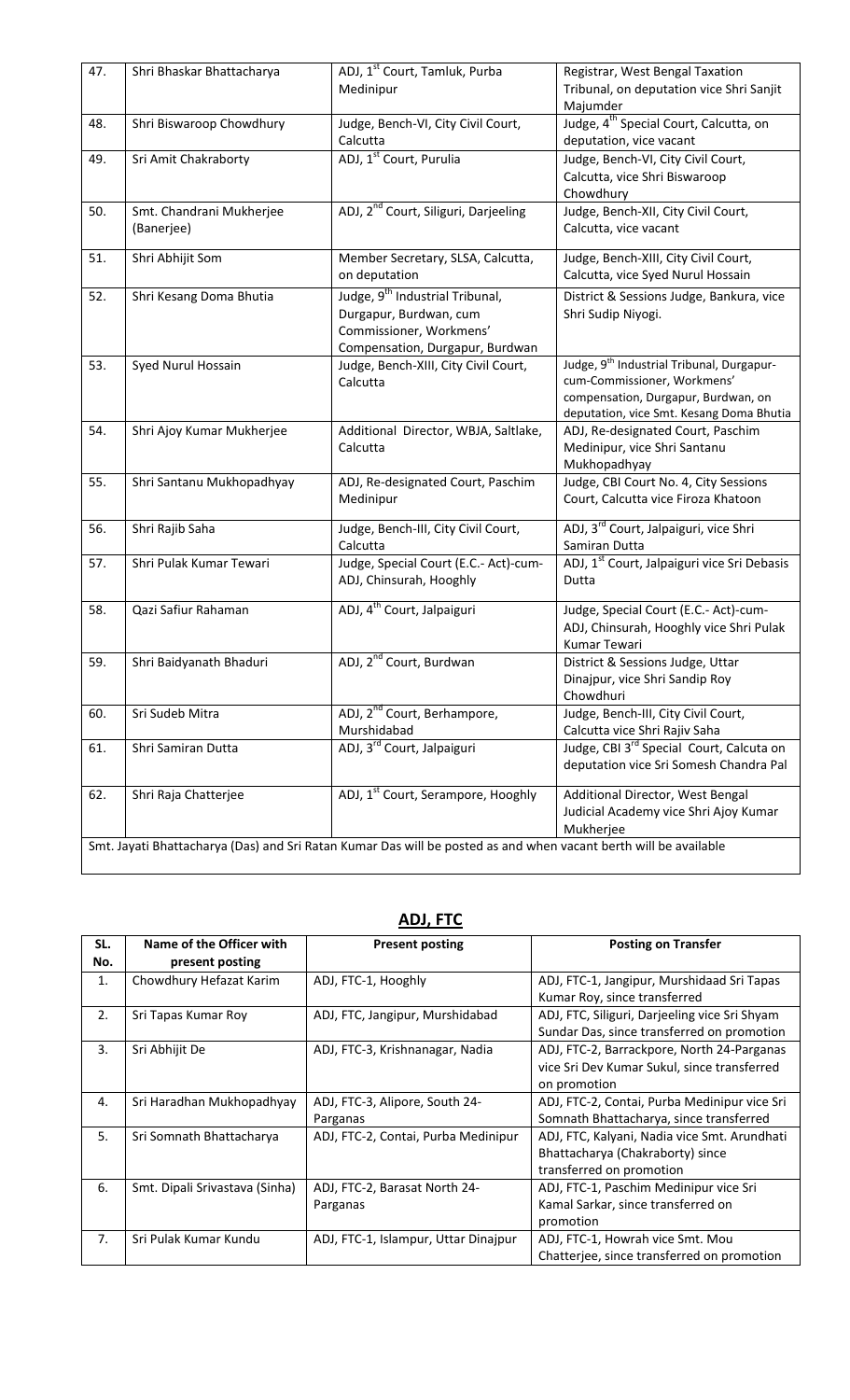# **CJ(SD) / CJM /ACJM**

| SI.<br>No. | Name of the Officer        | <b>Present Posting</b>                                                           | <b>Posting on Promotion / Transfer</b>                                                     |
|------------|----------------------------|----------------------------------------------------------------------------------|--------------------------------------------------------------------------------------------|
| 1.         | Sri Amitabha Das-II        | MM, 15 <sup>th</sup> Ct., Calcutta                                               | CJM, Port Blair, A & N Islands vice Sri<br>Amar Kishor Mahato, since transferred           |
| 2.         | Sri Suman Kumar Ghosh      | Registrar-cum-MM, 7 <sup>th</sup> Court,<br>Calcutta                             | CJ(SD), Khatra, Bankura vice vacant                                                        |
| 3.         | Smt. Sarmistha Ghosh-I     | Judicial Magistrate, 1st Court, Sadar,<br>Malda                                  | CJ(SD), Malda vice Sri Arjun Mukherjee,<br>since transferred                               |
| 4.         | Sri Indranil Halder        | Judl. Mag, 1 <sup>st</sup> Court, Uluberia,<br>Howrah                            | CJ(SD), Uluberia, Howrah vice vacant                                                       |
| 5.         | Smt. Himika Das (Banerjee) | Judicial Magistrate, 2 <sup>nd</sup> Court, Sadar,<br>Purulia                    | ACJM, 2 <sup>nd</sup> Court, Raghunathpur, Purulia<br>vice vacant                          |
| 6.         | Md. Ehteshamuddin          | CJ (JD), 1 <sup>st</sup> Court, Durgapur, Burdwan                                | ACJM, 1st Court, Dinhata, Cooch Behar<br>vice vacant                                       |
| 7.         | Smt. Tanusree Dutta        | Judicial Magistrate, 3rd Court,<br>Ranaghat, Nadia                               | CJ(SD), 2 <sup>nd</sup> Court, Sadar, Murshidabad<br>vice vacant                           |
| 8.         | Sri Mrityunjay Karmakar    | MM, 16 <sup>th</sup> Court, Calcutta                                             | CJM, Mayabunder, A & N Islands vice Sri<br>Ayan Kumar Banerjee, since transferred          |
| 9.         | Sri Shubhankar Biswas      | MM, 14 <sup>th</sup> Court, Calcutta                                             | ACJM, Kalimpong, Darjeeling vice Sri<br>Subrata Chatterjee, since transferred              |
| 10.        | Smt. Tanima Das            | CJ(JD), 1 <sup>st</sup> Court, Chandernagore,<br>Hooghly                         | CJ(SD), 2 <sup>nd</sup> Court, Sadar, Hooghly vice<br>vacant                               |
| 11.        | Sri Anupam Sarkar          | MM, 6 <sup>th</sup> Court, Calcutta                                              | CJ(SD), Bishnupur, Bankura vice vacant                                                     |
| 12.        | Sri Mrinal Kanti Mandal    | Metropolitan Magistrate, 8 <sup>th</sup> Court,<br>Calcutta                      | ACJM, Serampore, Hooghly vice Sri<br>Nachiketa Bera, since transferred                     |
| 13.        | Shri Santanu Ganguly       | MM, 9 <sup>th</sup> Court, Calcutta                                              | CJ(SD), Suri, Birbhum vice Sri Soumen<br>Gupta since transferred                           |
| 14.        | Smt. Mohua Roy (Basu)      | JM, 4 <sup>th</sup> Court, Krishnagar, Nadia                                     | CJ(SD), 1 <sup>st</sup> Court, Krishnanagar, Nadia<br>vice Sri Arup Roy, since transferred |
| 15.        | Smt. Suparna Sarkar        | CJ(JD), Kalyani, Nadia                                                           | Registrar, Family Court, Calcutta, on<br>deputation vice vacant                            |
| 16.        | Sri Arvind Mishra          | MM, 21 <sup>st</sup> Court, Calcutta                                             | Secretary, DLSA, Howrah, on deputation<br>vice Smt. Mukulika Sinha, since<br>transferred   |
| 17.        | Smt. Susmita Chowdhury     | Civil Judge (Junior Division), 4 <sup>th</sup><br>Court, Alipore, South 24-Pgnas | CJ(SD), 6 <sup>th</sup> Court, Alipore, South 24-Pgs.<br>vice vacant                       |
| 18.        | Sri Prabir Mahapatra       | JM, 2 <sup>nd</sup> Addl. Court, Basirhat, N. 24-<br>Parganas                    | CJ(SD), Addl. Court, Bankura vice Sri<br>Dipanjan Sen, since transferred                   |
| 19.        | Sri Rudra Prasad Ray       | MM, 20 <sup>th</sup> Court, Calcutta                                             | CJ(SD), Alipurduar, Jalpaiguri, vice<br>vacant                                             |
| 20.        | Sri Raja Mukherjee         | JM-cum-CJ(JD), 1 <sup>st</sup> Court, Port Blair,<br>A & N Islands               | CJ(SD), 2 <sup>nd</sup> Court, Howrah vice vacant                                          |
| 21.        | Sri Bishal Mangrati        | MM, 11 <sup>th</sup> Court, Calcutta                                             | ACJM, Katwa, Burdwan vice Sri Soumen<br>Sarkar                                             |
| 22.        | Smt. Dolma Sherpa          | CJ(JD), 4 <sup>th</sup> Court, Howrah                                            | Judge, Bench-5, PSCC, Calcutta vice Smt.<br>Kumkum Chattopadhyay                           |
| 23.        | Sri Subhadeep Ray          | Judicial Magistrate, 3 <sup>rd</sup> Court, Sadar,<br>Jalpaiguri                 | ACJM, Sealdah, South 24-Parganas vice<br>Smt. Arpita Ghosh, since transferred              |
| 24.        | Sri Dipanjan Sen           | CJ(SD), Addl. Court, Bankura, Sadar                                              | CJ(SD), Arambagh, Hooghly vice vacant                                                      |
| 25.        | Sri Soumen Sarkar          | ACJM, Katwa, Burdwan                                                             | Deputy Registrar, WB Administrative<br>Tribunal, Calcutta, on deputation vice<br>vacant    |
| 26.        | Sri Soumen Gupta           | CJ(SD), Sadar, Birbhum                                                           | CJ(SD), 3 <sup>rd</sup> Court, Sadar, Paschim<br>Medinipur vice vacant                     |
| 27.        | Smt. Kumkum Chattopadhyay  | Judge, 5 <sup>th</sup> Bench, Presidency Small<br>Causes Court, Calcutta         | CJM, Purulia vice Sri Santosh Kumar<br>Pathak since transferred                            |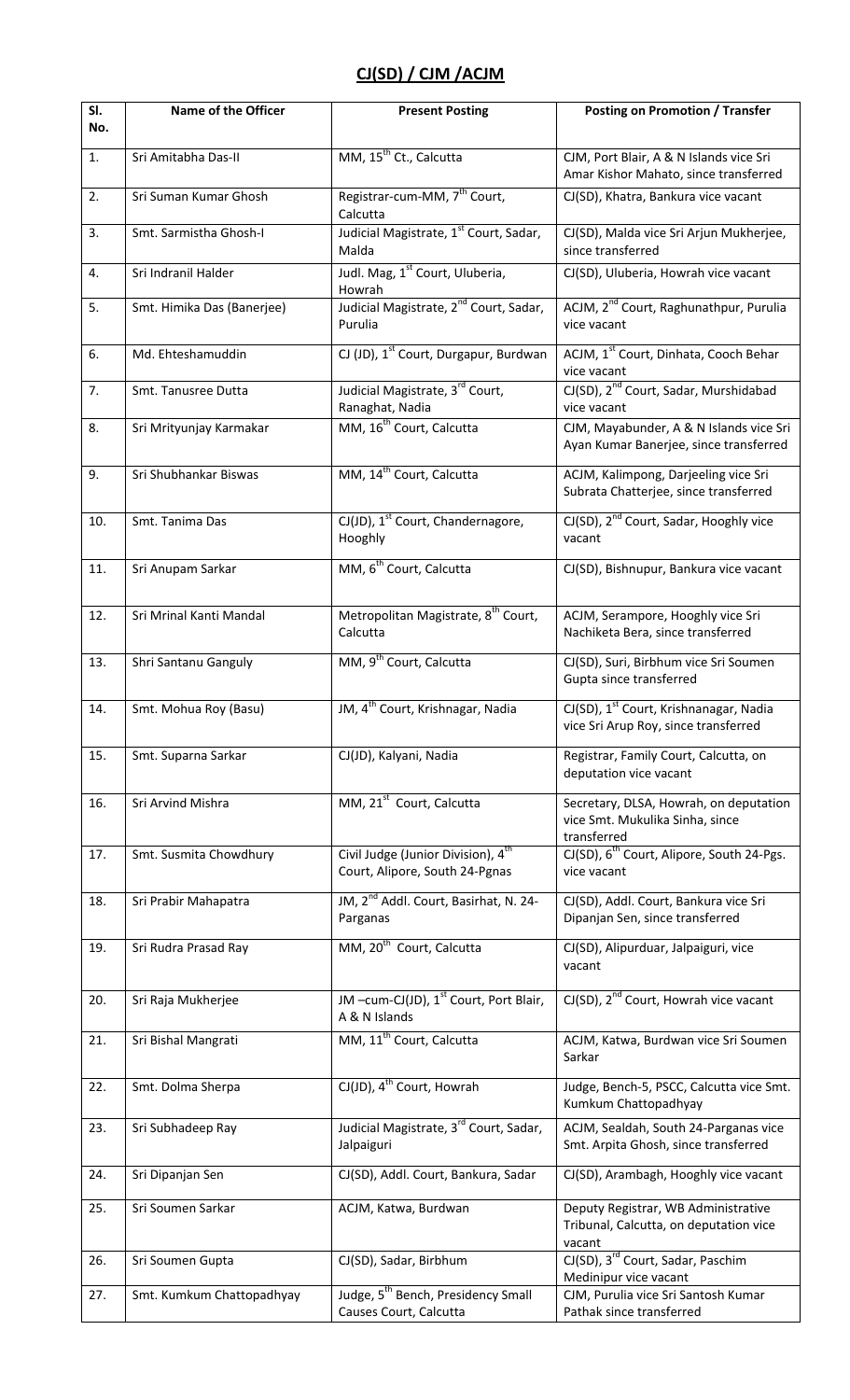| 28. | Sri Anindya Banerjee     | Registrar, Barasat, N. 24-Pgs.                           | CJ(SD), Bolpur, Birbhum vice vacant                                                      |
|-----|--------------------------|----------------------------------------------------------|------------------------------------------------------------------------------------------|
| 29. | Sri Santosh Kumar Pathak | CJM, Purulia                                             | CJ(SD), Chandannagar, Hooghly (newly<br>created court)                                   |
| 30. | Sri Arup Roy             | CJ(SD), 1 <sup>st</sup> Court, Krishnanagar, Nadia       | CJM, Nadia vice vacant                                                                   |
| 31. | Sri Anirban Roy          | ACJM, Jangipur, Murshidabad                              | CJ(SD), Katwa, Burdwan vice vacant                                                       |
| 32. | Sri Nachiketa Bera       | ACJM, Serampur, Hooghly                                  | ACJM, Chanchal, Malda vice Smt.<br>Krishnanjana Ray since transferred                    |
| 33. | Sri Subrata Chatterjee   | ACJM, Kalimpong, Darjeeling                              | CJ(SD), 1 <sup>st</sup> Court, Asansol, Burdwan vice<br>vacant                           |
| 34. | Smt. Arpita Ghosh        | ACJM, Sealdah, South 24-Parganas                         | ACJM, 2 <sup>nd</sup> Court, Haldia, Purba<br>Medinipur vice vacant                      |
| 35. | Smt. Mukulika Sinha      | Secretary, DLSA, Howrah                                  | CJ(SD), Baruipur, South 24-Parganas                                                      |
| 36. | Sri Sandip Karmakar      | Administrative Officer,<br>WB Judicial Academy, Calcutta | CJM, Barasat, North 24-Parganas vice<br>vacant                                           |
| 37. | Sri Arjun Mukherjee      | CJ(SD), Malda                                            | Registrar, Barasat, North 24-Parganas<br>vice Sri Anindya Banerjee, since<br>transferred |
| 38. | Sri Amar Kishore Mahato  | CJM, Port Blair, A&N Islands                             | ACJM, Jangipur, Murshidabad vice Sri<br>Anirban Ray since transferred                    |
| 39. | Sri Ayan Kumar Banerjee  | CJM, Mayabandar, A&N Islands                             | ACJM, 1 <sup>st</sup> Court, Baruipur, S. 24-Pgs. vice<br>vacant                         |
| 40. | Smt. Krishnanjana Ray    | ACJM, Chanchal, Malda                                    | Administrative Officer, West Bengal<br>Judicial Academy vice Sri Sandip<br>Karmakar      |

## **CJ(JD) / JM**

| SI.<br>No. | Name of the Officer      | present posting                                                              | <b>Posting on Transfer</b>                                                                                  |
|------------|--------------------------|------------------------------------------------------------------------------|-------------------------------------------------------------------------------------------------------------|
| 1.         | Sri Ajoy Raj Syangden    | Judicial Magistrate, 6 <sup>th</sup> Court, Sadar,<br><b>Bankura</b>         | Metropolitan Magistrate, 6 <sup>th</sup> Court,<br>Calcutta vice Sri Anupam Sarkar since<br>promoted        |
| 2.         | Sri Ayan Majumdar        | Judicial Magistrate, Jhargram,<br>Paschim Medinipur                          | Metropolitan Magistrate, 7 <sup>th</sup> Court,<br>Calcutta vice Sri Suman Kumar Ghosh<br>since promoted    |
| 3.         | Smt. Euepundee Lepcha    | Judicial Magistrate, 4 <sup>th</sup> Court, Sadar,<br><b>Bankura</b>         | Metropolitan Magistrate, 8 <sup>th</sup> Court,<br>Calcutta vice Sri Mrinal Kanti Mondal<br>since promoted  |
| 4.         | Sri Kuntal Bhattacharyya | Judicial Magistrate, 3 <sup>rd</sup> Court, Sadar,<br>Malda                  | Metropolitan Magistrate, 9 <sup>th</sup> Court,<br>Calcutta vice Sri Santanu Ganguly since<br>promoted      |
| 5.         | Md. Rafique Alam         | Civil Judge (Junior Division), Suri,<br>Birbhum                              | Metropolitan Magistrate, 11 <sup>th</sup> Court,<br>Calcutta vice Sri Bishal Mangrati since<br>promoted     |
| 6.         | Smt. Sathi Mukherjee     | Judicial Magistrate, 1st Court,<br>Jangipur, Murshidabad                     | Metropolitan Magistrate, 14 <sup>th</sup> Court,<br>Calcutta vice Sri Subhankar Biswas since<br>promoted    |
| 7.         | Sri Debasish Panja       | Law Officer, Public Vehicles<br>Department, Calcutta                         | Metropolitan Magistrate, 15 <sup>th</sup> Court,<br>Calcutta vice Sri Amitabha Das-II since<br>promoted     |
| 8.         | Sri Rishi Kushary        | Judicial Magistrate, 3 <sup>rd</sup> Court, Suri,<br>Birbhum                 | Metropolitan Magistrate, 16 <sup>th</sup> Court,<br>Calcutta vice Sri Mrityunjoy Karmakar<br>since promoted |
| 9.         | Smt. Mala Chakraborty    | Judicial Magistrate, 6 <sup>th</sup> Court,<br>Krishnagar, Nadia             | Metropolitan Magistrate, 20 <sup>th</sup> Court,<br>Calcutta vice Sri Rudra Prasad Roy since<br>promoted    |
| 10.        | Sri Sumitava Ghosh       | Civil Judge (Junior Division)-cum-<br>Judicial Magistrate, Mirik, Darjeeling | Metropolitan Magistrate, 21 <sup>st</sup> Court,<br>Calcutta vice Sri Arvind Mishra since<br>promoted       |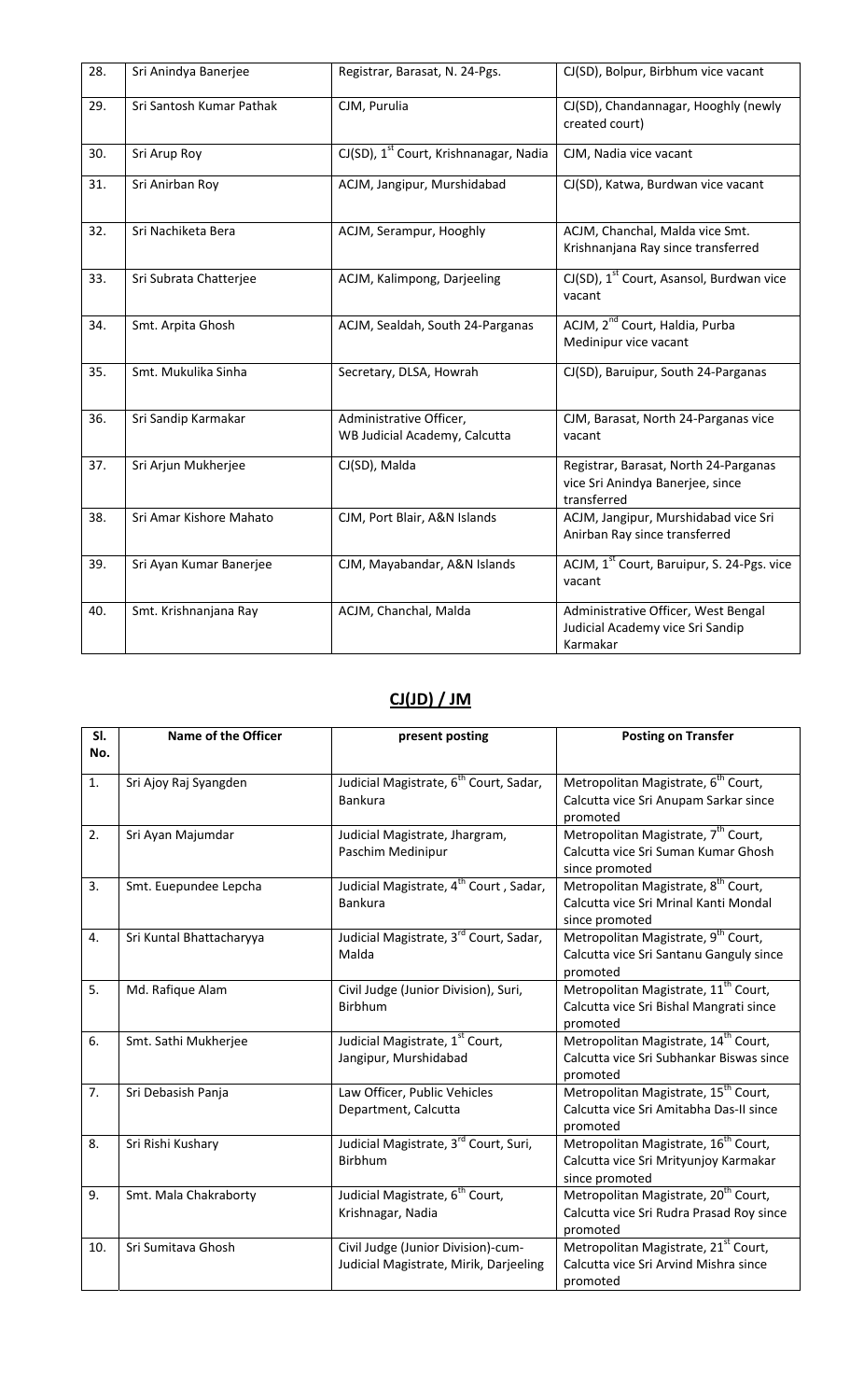| 11. | Smt. Chanda Hasmat           | Civil Judge (Junior Division), Ghatal,                                   | Metropolitan Magistrate, 10 <sup>th</sup> Court,                                               |
|-----|------------------------------|--------------------------------------------------------------------------|------------------------------------------------------------------------------------------------|
|     |                              | Paschim Medinipur                                                        | Calcutta vice Sri Raj Kumar Naiya since<br>transferred                                         |
| 12. | Sri Jyotirmoy Bhattacharjee  | Civil Judge (Junior Division)-cum-                                       | Metropolitan Magistrate, 22 <sup>nd</sup> Court,                                               |
|     |                              | Judicial Magistrate, Garubathan,                                         | Calcutta vice Sri Barun Roy since                                                              |
|     |                              | Darjeeling                                                               | transferred                                                                                    |
| 13. | Smt. Shatarupa Ghosh         | Civil Judge (Junior Division), 4 <sup>th</sup>                           | Civil Judge (Junior Division), 1st Court,                                                      |
|     |                              | Court, Sadar, Burdwan                                                    | Durgapur, Burdwan vice Md.<br>Ehteshamuddin since promoted                                     |
| 14. | Smt. Sunanda Dey Sarkar      | Civil Judge (Junior Division), 2 <sup>nd</sup>                           | Civil Judge (Junior Division), 4 <sup>th</sup> Court,                                          |
|     |                              | Court, Sadar, Purulia                                                    | Sadar, Howrah vice Smt. Dolma Sherpa                                                           |
|     |                              |                                                                          | since promoted                                                                                 |
| 15. | Mr. Tshering Wangchuk Bhutia | Judicial Magistrate, 2 <sup>nd</sup> Court,                              | Judicial Magistrate, 1 <sup>st</sup> Court, Uluberia,                                          |
|     |                              | Dinhata, Coochbehar                                                      | Howrah vice Sri Indranil Halder since<br>promoted                                              |
| 16. | Ms.Shukti Tapaswi            | Prob. Civil Judge (Junior Division),                                     | Civil Judge (Junior Division), 1 <sup>st</sup> Court,                                          |
|     |                              | North 24-Parganas                                                        | Chandernagore, Hooghly vice Smt.                                                               |
|     |                              |                                                                          | Tanima Das since promoted                                                                      |
| 17. | Smt. Payel Banerjee-I        | Civil Judge (Junior Division), 3rd                                       | Judicial Magistrate, 3 <sup>rd</sup> Court, Sadar,                                             |
|     |                              | Court, Alipore, South 24-Parganas                                        | Jalpaiguri vice Sri Subhadeep Ray since                                                        |
| 18. | Smt. Sumana Garain           | Judicial Magistrate, 2 <sup>nd</sup> Court,                              | promoted<br>Judicial Magistrate, 1 <sup>st</sup> Court, Sadar,                                 |
|     |                              | Alipore, South 24-Parganas                                               | Malda vice Smt. Sarmistha Ghosh-I since                                                        |
|     |                              |                                                                          | promoted                                                                                       |
| 19. | Smt. Leena Sharma            | Judicial Magistrate, 4 <sup>th</sup> Court, Sadar,                       | Judicial Magistrate, 4 <sup>th</sup> Court,                                                    |
|     |                              | Howrah                                                                   | Krishnagore, Nadia vice Smt. Mahua Roy                                                         |
| 20. | Smt. Nirupama Das Bhowmick   | Civil Judge (Junior Division), 2 <sup>nd</sup>                           | (Basu) since promoted<br>Judicial Magistrate, 3 <sup>rd</sup> Court, Ranaghat,                 |
|     |                              | Court, Ranaghat, Nadia                                                   | Nadia vice Smt. Tanusree Dutta since                                                           |
|     |                              |                                                                          | promoted                                                                                       |
| 21. | Ms. Amrita Banerjee          | Prob. Civil Judge (Junior Division),                                     | Civil Judge (Junior Division), Kalyani,                                                        |
|     |                              | Alipore, South 24-Parganas                                               | Nadia vice Smt. Suparna Sarkar since                                                           |
|     |                              |                                                                          | promoted                                                                                       |
| 22. | Smt. Sanghamitra Paul        | Civil Judge (Junior Division), $2^{nd}$<br>Court, Chandernagore, Hooghly | Judicial Magistrate, 2 <sup>nd</sup> Court, Sadar,<br>Purulia vice Smt. Himika Das (Banerjee)  |
|     |                              |                                                                          | since promoted                                                                                 |
| 23. | Sri Raj Kumar Naiya          | Metropolitan Magistrate, 10 <sup>th</sup> Court,                         | Judicial Magistrate, 2 <sup>nd</sup> Additional Court,                                         |
|     |                              | Calcutta                                                                 | Basirhat, North 24-Parganas vice Sri                                                           |
|     |                              |                                                                          | Prabir Mahapatra since promoted                                                                |
| 24. | Mr. Tapas Laha               | Prob. Civil Judge (Junior Division),<br>Bankura                          | Civil Judge (Junior Division), 4 <sup>th</sup> Court,<br>Alipore, Sourth 24-Parganas vice Smt. |
|     |                              |                                                                          | Sushmita Chowdhury since promoted                                                              |
| 25. | Sri Sukumar Mondal           | Civil Judge (Junior Division)-cum-                                       | Judicial Magistrate-Cum- Civil Judge                                                           |
|     |                              | Judicial Magistrate, Mayabundar, A                                       | (Junior Division), 1 <sup>st</sup> Court, Port Blair, A                                        |
|     |                              | & N Islands                                                              | & N Islands vice Sri Raja Mukherjee                                                            |
| 26. | Sri Bibek Tamang             | Civil Judge (Junior Division), Addl.                                     | since promoted<br>Civil Judge (Junior Division)-Cum-                                           |
|     |                              | Court, Serampore, Hooghly                                                | Judicial Magistrate, Dinhata,                                                                  |
|     |                              |                                                                          | Coochbehar vice Vacant (Sri Pallab                                                             |
|     |                              |                                                                          | Chakraborty since deceased)                                                                    |
| 27. | Smt. Leena Chatterjee        | Judicial Magistrate, 2 <sup>nd</sup> Court,                              | Judicial Magistrate, 6 <sup>th</sup> Court, Sadar,                                             |
|     |                              | Islampore, Uttar Dinajpur                                                | Bankura vice Sri Ajoy Raj Syangden since<br>transferred                                        |
| 28. | Smt. Arfa Yasmin             | Judicial Magistrate, Khatra, Bankura                                     | Judicial Magistrate, 4 <sup>th</sup> Court, Sadar,                                             |
|     |                              |                                                                          | Bankura vice Smt. Euepundee Lepcha                                                             |
|     |                              |                                                                          | since transferred                                                                              |
| 29. | Sri Sanjib Roy               | Judicial Magistrate, 3 <sup>rd</sup> Court,                              | Judicial Magistrate, Jhargram, Paschim                                                         |
|     |                              | Alipurduar, Jalpaiguri                                                   | Medinipur vice Sri Ayan Majumdar since<br>transferred                                          |
| 30. | Smt. Sushmita Khan           | Judicial Magistrate, 4 <sup>th</sup> Court, Sadar,                       | Judicial Magistrate, 3rd Court, Sadar,                                                         |
|     |                              | Paschim Medinipur                                                        | Malda vice Sri Kuntal Bhattacharyya                                                            |
|     |                              |                                                                          | since transferred                                                                              |
| 31. | Sri Girijananda Jana         | Judicial Magistrate, 1 <sup>st</sup> Court, Sadar,                       | Law Officer, Public Vehicles                                                                   |
|     |                              | Jalpaiguri                                                               | Department, Calcutta vice Sri Debasish                                                         |
| 32. | Smt. Sukti Sarkar            | Civil Judge (Junior Division), 2 <sup>nd</sup>                           | Panja since transferred<br>Judicial Magistrate, 2 <sup>nd</sup> Court,                         |
|     |                              | Court, Arambagh, Hooghly                                                 | Barrackpore, North 24-Parganas vice Sri                                                        |
|     |                              |                                                                          | Tsering Yangchen Lepcha                                                                        |
| 33. | Sri Himadri Kumar Nath       | Judicial Magistrate, 1st Court,                                          | Civil Judge (Junior Division)-cum-Judicial                                                     |
|     |                              | Barasat, North 24-Parganas                                               | Magistrate, Garubathan, Darjeeling vice                                                        |
|     |                              |                                                                          | Sri Jyotirmoy Bhattacharjee since<br>transferred                                               |
|     |                              |                                                                          |                                                                                                |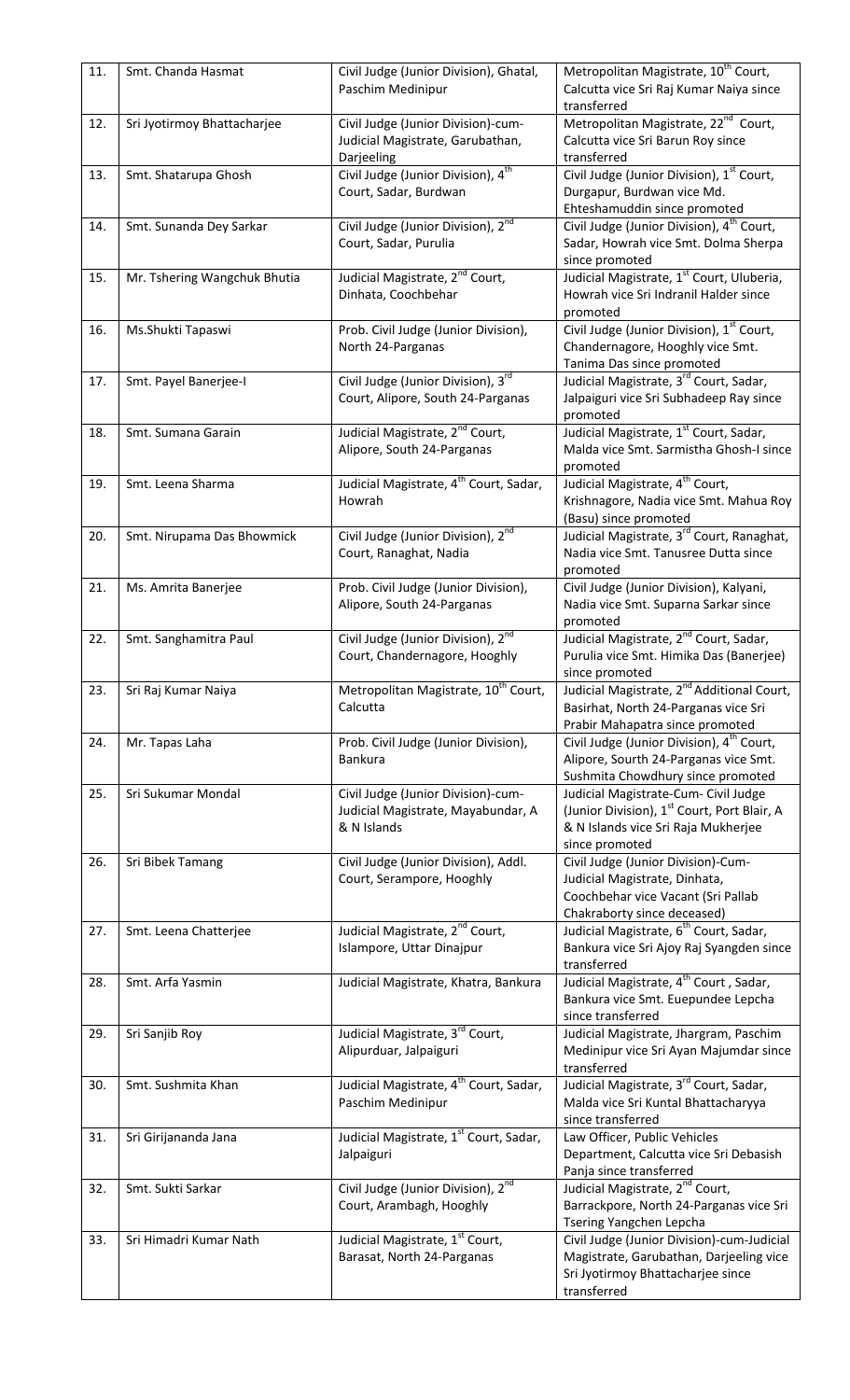| 34. | Ms. Ananya Chatterjee       | Prob. Civil Judge (Junior Division),<br>Burdwan since                  | Civil Judge (Junior Division), Suri,<br>Birbhum vice Md. Rafique Alam since<br>transferred   |
|-----|-----------------------------|------------------------------------------------------------------------|----------------------------------------------------------------------------------------------|
| 35. | Smt. Supriya Khan           | Judicial Magistrate, 3 <sup>rd</sup> Court,                            | Judicial Magistrate, 3 <sup>rd</sup> Court, Suri,                                            |
|     |                             | Asansol, Burdwan                                                       | Birbhum vice Sri Rishi Kushary since                                                         |
|     |                             |                                                                        | transferred                                                                                  |
| 36. | Sri Manik Lal Jana          | Judicial Magistrate, 5 <sup>th</sup> Court, Sadar,                     | Judicial Magistrate, 6 <sup>th</sup> Court,                                                  |
|     | Couple Officer              | Howrah                                                                 | Krishnagar, Nadia vice Smt. Mala<br>Chakraborty since transferred                            |
| 37. | Sri Indranil Ray            | Registrar, PSC Court, Calcutta                                         | Civil Judge (Junior Division)-cum-Judicial                                                   |
|     |                             |                                                                        | Magistrate, Mirik, Darjeeling vice Sri<br>Sumitava Ghosh since transferred                   |
| 38. | Smt. Tshering Choden        | Judicial Magistrate, Islampur, Uttar                                   | Civil Judge (Junior Division), Ghatal,                                                       |
|     |                             | Dinajpur                                                               | Paschim Medinipur vice Smt. Chanda<br>Hasmat since transferred                               |
| 39. | Sri Soumyajit Bhattacharyya | Civil Judge (Junior Division), Addl.<br>Court, Tamluk, Purba Medinipur | Registrar, PSC Court, Calcutta vice Sri<br>Indranil Ray since transferred                    |
| 40. | Smt. Urmi Sinha             | Civil Judge (Junior Division),                                         | Civil Judge (Junior Division), 2 <sup>nd</sup> Court,                                        |
|     |                             | Kakdwip, South 24-Parganas                                             | Sadar, Purulia vice Smt. Sunanda Dey                                                         |
|     |                             |                                                                        | Sarkar since transferred                                                                     |
| 41. | Sri Manabendra Nath Ghosh   | Civil Judge (Junior Division), 3rd                                     | Judicial Magistrate, 2 <sup>nd</sup> Court, Dinhata,                                         |
|     |                             | Court, Basirhat, North 24-Parganas                                     | Coochbehar vice Mr. Tshering<br>Wangchuk Bhutia since transferred                            |
| 42. | Sri Tsering Yangchen Lepcha | Judicial Magistrate, 2 <sup>nd</sup> Court,                            | Judicial Magistrate, 1 <sup>st</sup> Court, Jangipur,                                        |
|     |                             | Barrackpore, North 24-Parganas                                         | Murshidabad vice Smt. Sathi Mukherjee                                                        |
|     |                             |                                                                        | since transferred                                                                            |
| 43. | Sri Barun Roy               | Metropolitan Magistrate, 22 <sup>nd</sup>                              | Civil Judge (Junior Division)-cum-Judicial                                                   |
|     |                             | Court, Calcutta                                                        | Magistrate, Mayabundar, A & N Islands                                                        |
|     |                             |                                                                        | vice Sri Sukumar Mondal                                                                      |
| 44. | Sri Anirban Chatterjee      | Civil Judge (Junior Division), 3rd                                     | Judicial Magistrate-cum-Civil Judge<br>(Junior Division), 2 <sup>nd</sup> Court, Port Blair, |
|     |                             | Court, Baruipore, South 24-Parganas                                    | Andaman & Nicobar Islands vice Sri                                                           |
|     |                             |                                                                        | Abhranil Neogi                                                                               |
| 45. | Smt. Manika Saha            | Judicial Magistrate, Additional Court,                                 | Judicial Magistrate, 4 <sup>th</sup> Court, Sadar,                                           |
|     |                             | Chinsurah, Hooghly                                                     | Howrah vice Smt. Leena Sharma                                                                |
| 46. | Ms. Yozna Lama              | Prob. Civil Judge (Junior Division),                                   | Civil Judge (Junior Division), Buniadpur,                                                    |
|     |                             |                                                                        |                                                                                              |
|     |                             | Darjeeling                                                             | Dakshin Dinajpur vice Smt. Tashi Chetan<br>Sherpa                                            |
| 47. | Ms. Najmus Sahar            | Prob. Civil Judge (Junior Division),                                   | Civil Judge (Junior Division), 2 <sup>nd</sup> Court,                                        |
|     |                             | Howrah                                                                 | Chandernagore, Hooghly vice Smt.<br>Sanghamitra Paul                                         |
| 48. | Ms. Sanjukta Bhattacharya   | Prob. Civil Judge (Junior Division),                                   | Civil Judge (Junior Division), Addl. Court,                                                  |
|     |                             | South 24-Parganas                                                      | Serampore, Hooghly vice Sri Bibek                                                            |
|     |                             |                                                                        | Tamang                                                                                       |
| 49. | Smt. Priyanka Bose          | Judicial Magistrate, 6 <sup>th</sup> Court, Sadar,<br>Burdwan          | Judicial Magistrate, 2 <sup>nd</sup> Court,<br>Islampore, Uttar Dinajpur vice Smt.           |
|     |                             |                                                                        | Leena Chatterjee                                                                             |
| 50. | Smt. Arshi Hasmat           | Civil Judge (Junior Division), 2 <sup>nd</sup>                         | Judicial Magistrate, Khatra, Bankura vice                                                    |
|     |                             | Court, Khatra, Bankura                                                 | Smt. Arfa Yasmin                                                                             |
| 51. | Md. Samim Alam              | Prob. Civil Judge (Junior Division),                                   | Civil Judge (Junior Division), 2 <sup>nd</sup> Court,                                        |
|     |                             | Burdwan                                                                | Khatra, Bankura vice Smt. Arshi Hasmat                                                       |
| 52. | Md. Arif Nawab              |                                                                        |                                                                                              |
|     |                             | Civil Judge (Junior Division), Addl.<br>Court-Cum-Judicial Magistrate, | Judicial Magistrate, 3 <sup>rd</sup> Court,<br>Alipurduar, Jalpaiguri vice Sri Sanjib Roy    |
|     |                             | Ghatal, Paschim Medinipur                                              |                                                                                              |
| 53. | Smt. Priyanka Shaw          | Civil Judge (Junior Division), 1st                                     | Judicial Magistrate, 4 <sup>th</sup> Court, Sadar,                                           |
|     |                             | Court, Tamluk, Purba Medinipur                                         | Paschim Medinipur vice Smt. Sushmita                                                         |
|     |                             |                                                                        | Khan                                                                                         |
| 54. | Md. Johny Ul Haque Mullick  | Prob. Civil Judge (Junior Division),                                   | Civil Judge (Junior Division), Addl. Court,                                                  |
|     |                             | North 24-Parganas                                                      | Tamluk, Purba Medinipur vice Sri<br>Soumyajit Bhattacharyya                                  |
| 55. | Ms. Ritwika Mohanta         | Prob. Civil Judge (Junior Division),                                   | Civil Judge (Junior Division), Addl. Court,                                                  |
|     |                             | South 24-Parganas                                                      | Krishnagore, Nadia vice Smt. Annu                                                            |
|     |                             |                                                                        | Gupta                                                                                        |
| 56. | Smt. Atri Chanda            | Judicial Magistrate, 2 <sup>nd</sup> Court, Sadar,                     | Judicial Magistrate, 1 <sup>st</sup> Court, Barasat,                                         |
|     |                             | Burdwan                                                                | North 24-Parganas vice Sri Himadri                                                           |
|     |                             |                                                                        | <b>Kumar Nath</b>                                                                            |
| 57. | Sri Gairik Roy              | Civil Judge (Junior Division), 3rd                                     | Judicial Magistrate, 5 <sup>th</sup> Court, Sadar,                                           |
|     |                             | Court, Sadar, Howrah                                                   | Howrah vice Sri Manik Lal Jana                                                               |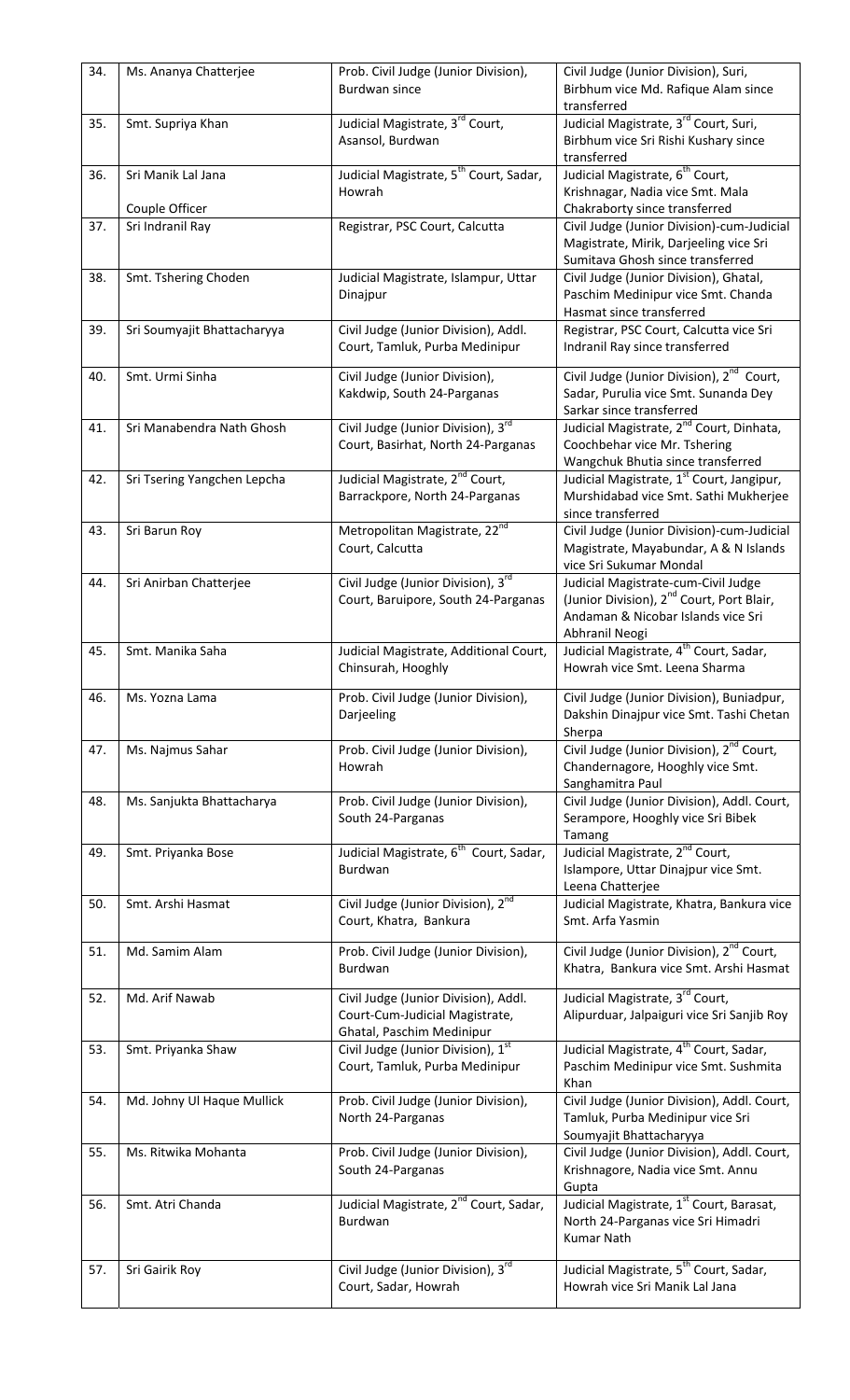| 58. | Sri Dhritiman Mondal                       | Judicial Magistrate, Nabadwip, Nadia                                                                                      | Judicial Magistrate, Islampur, Uttar                                                                                     |
|-----|--------------------------------------------|---------------------------------------------------------------------------------------------------------------------------|--------------------------------------------------------------------------------------------------------------------------|
|     |                                            |                                                                                                                           | Dinajpur vice Smt. Tshering Choden                                                                                       |
| 59. | Sri Himanil Bhattacharya<br>Couple Officer | Civil Judge (Junior Division), 1st<br>Court, Alipore, South 24-Parganas                                                   | Judicial Magistrate, 1 <sup>st</sup> Court, Sadar,<br>Jalpaiguri vice Sri Girijananda Jana                               |
| 60. | Ms. Samata Das                             | Prob. Civil Judge (Junior Division),<br>South 24-Parganas                                                                 | Civil Judge (Junior Division), 1 <sup>st</sup> Court,<br>Tamluk, Purba Medinipur vice Smt.<br>Priyanka Shaw              |
| 61. | Sri Atin Malik                             | Civil Judge (Junior Division), 2 <sup>nd</sup><br>Court, Jangipur, Murshidabad                                            | Civil Judge (Junior Division), 1st Court,<br>Alipore, South 24-Parganas vice Sri<br>Himanil Bhattacharya                 |
| 62. | Smt. Soma Das                              | Judicial Magistrate, 3rd Court,<br>Jangipur, Murshidabad                                                                  | Civil Judge (Junior Division), 3rd Court,<br>Alipore, South 24-Parganas vice Smt.<br>Payel Banerjee-I                    |
| 63. | Smt. Aparna Chatterjee                     | Judicial Magistrate, 3 <sup>rd</sup> Court,<br>Arambagh, Hooghly                                                          | Judicial Magistrate, 3 <sup>rd</sup> Court, Jangipur,<br>Murshidabad vice Smt. Soma Das                                  |
| 64. | Mr. Jabyang Dorji Sherpa                   | Prob. Civil Judge (Junior Division),<br>Darjeeling                                                                        | Civil Judge (Junior Division), 2 <sup>nd</sup> Court,<br>Jangipur, Murshidabad vice Sri Atin<br>Malik                    |
| 65. | Smt. Rakhi Ghosh                           | Civil Judge (Junior Division), 1st<br>Court, Uluberia, Howrah                                                             | Judicial Magistrate, 2 <sup>nd</sup> Court, Sadar,<br>Burdwan vice smt. Atri Chanda                                      |
| 66. | Ms. Suryatapa Mitter                       | Prob. Civil Judge (Junior Division),<br>North 24-Parganas                                                                 | Civil Judge (Junior Division), 1 <sup>st</sup> Court,<br>Uluberia, Howrah vice Smt. Rakhi Ghosh                          |
| 67. | Mr. Abdul Hoque                            | Prob. Civil Judge (Junior Division),<br>North 24-Parganas                                                                 | Civil Judge (Junior Division), 3rd Court,<br>Baruipore, South 24-Parganas vice Sri<br>Anirban Chatterjee                 |
| 68. | Sri Somnath Das                            | Civil Judge (Junior Division), Addl.<br>Court, Sadar, Bankura                                                             | Judicial Magistrate, 6 <sup>th</sup> Court, Sadar,<br>Burdwan vice Smt. Priyanka Bose                                    |
| 69. | Ms. Ruby Sinha                             | Prob. Civil Judge (Junior Division),<br>Darjeeling                                                                        | Civil Judge (Junior Division), Balurghat,<br>Dakshin Dinajpur vice Mr. Qaiser Alam                                       |
| 70. | Sri Suman Das                              | Civil Judge (Junior Division), 2 <sup>nd</sup><br>Court, Katwa, Burdwan                                                   | Judicial Magistrate, 3rd Court, Sadar,<br>Coochbehar vice Sri Parijat Chakraborty                                        |
| 71. | Smt. Dalia Bhattacharya                    | Civil Judge (Junior Division), 4 <sup>th</sup><br>Court, Serampore, Hooghly                                               | Judicial Magistrate, Kalna, Burdwan vice<br>Sri Sourav Adak                                                              |
| 72. | Sri Sourav Adak                            | Judicial Magistrate, Kalna, Burdwan                                                                                       | Judicial Magistrate, 1st Court,<br>Alipurduar, Jalpaiguri vice S. M.<br>Shahnawaz since under order of<br>Suspension     |
| 73. | Mr. Sridip Ballav                          | Prob. Civil Judge (Junior Division),<br>Nadia                                                                             | Civil Judge (Junior Division), 2 <sup>nd</sup> Court,<br>Bolpur, Birbhum vice Smt. Saptabarna<br>Sengupta                |
| 74. | Sk. Jafar Ali                              | Prob. Civil Judge (Junior Division),<br>South 24-Parganas                                                                 | Civil Judge (Junior Division), 2 <sup>nd</sup> Court,<br>Katwa, Burdwan vice Sri Suman Das                               |
| 75. | Ms. Zeba Parveen                           | Prob. Civil Judge (Junior Division),<br>South 24-Parganas                                                                 | Civil Judge (Junior Division), 3rd Court,<br>Basirhat, North 24-Parganas vice Sri<br>Manabendra Nath Ghosh               |
| 76. | Smt. Saptabarna Sengupta                   | Civil Judge (Junior Division), 2 <sup>nd</sup><br>Court, Bolpur, Birbhum                                                  | Civil Judge (Junior Division), Addl. Court-<br>Cum-Judicial Magistrate, Ghatal,<br>Paschim Medinipur vice Md. Arif Nawab |
| 77. | Mollah Mahatab Hossain                     | Prob. Civil Judge (Junior Division),<br>Howrah                                                                            | Civil Judge (Junior Division), Addl. Court,<br>Sadar, Bankura vice Sri Somnath Das                                       |
| 78. | Smt. Neelam Sashi Kujur                    | Civil Judge (Junior Division), 1 <sup>st</sup><br>Court, Sealdah, South 24-Parganas                                       | Judicial Magistrate, Nabadwip, Nadia<br>vice Sri Dhritiman Mondal                                                        |
| 79. | Sri Abhranil Neogi                         | Judicial Magistrate-cum-Civil Judge<br>(Junior Division), 2 <sup>nd</sup> Court, Port<br>Blair, Andaman & Nicobar Islands | Civil Judge (Junior Division), $1st$ Court,<br>Sealdah, South 24-Parganas vice Smt.<br>Neelam Sashi Kujur                |
| 80. | Smt. Annu Gupta                            | Civil Judge (Junior Division), Addl.<br>Court, Krishnagore, Nadia                                                         | Civil Judge (Junior Division), 4 <sup>th</sup> Court,<br>Serampore, Hooghly vice Smt. Dalia<br>Bhattacharya              |
| 81. | Sri Reejit Kumar Gayen                     | Civil Judge (Junior Division), 1 <sup>st</sup><br>Court, Dubrajpur, Birbhum                                               | Judicial Magistrate, 3 <sup>rd</sup> Court,<br>Arambagh, Hooghly vice Smt. Aparna<br>Chatterjee                          |